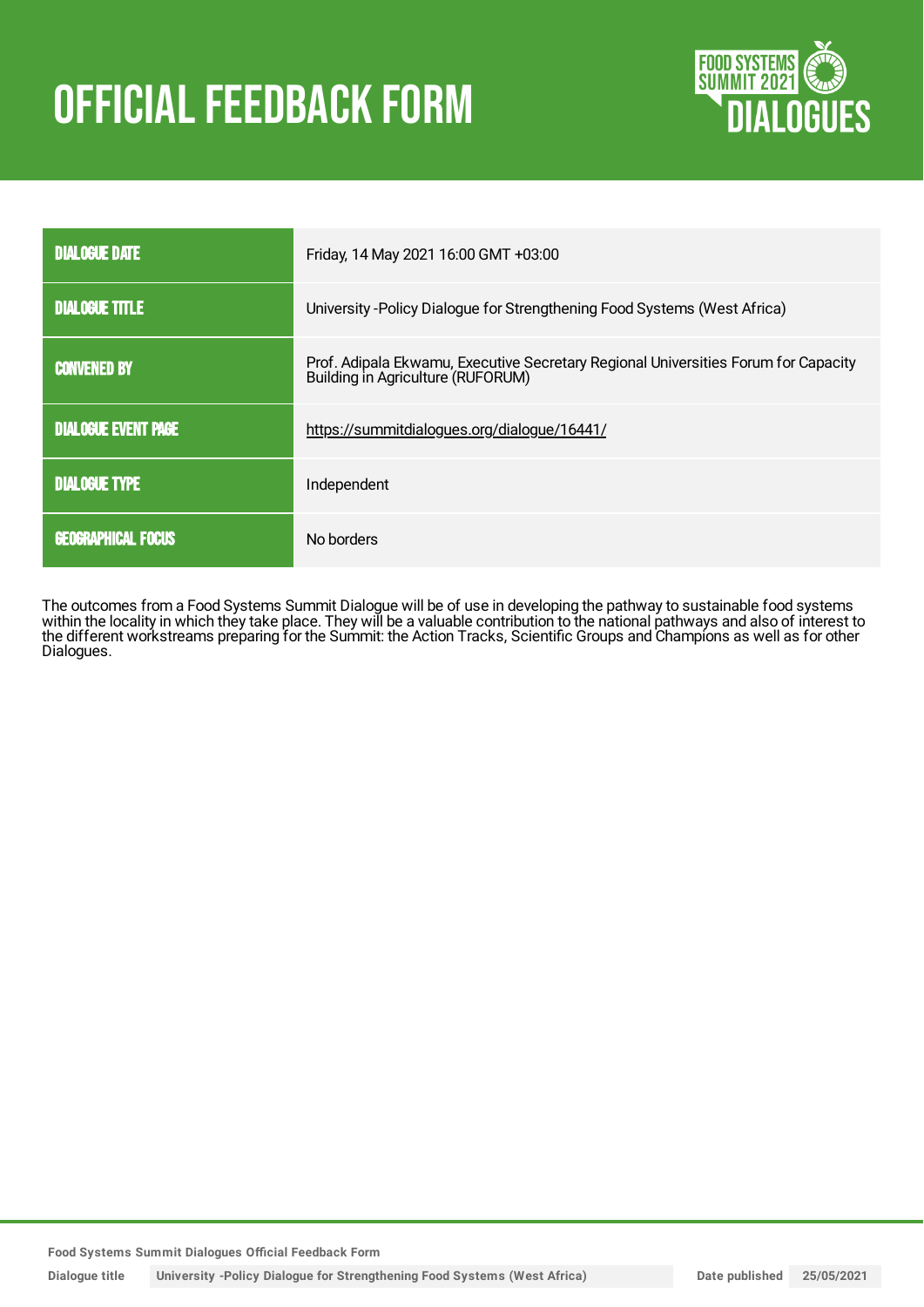## 1.PARTICIPATION



#### NUMBER OF PARTICIPANTS FROM EACH STAKEHOLDER GROUP

- 24 Small/medium enterprise/artisan Workers and trade union
- 5 Large national business **Member of Parliament** Member of Parliament
- 11 Multi-national corporation Local authority
- 
- 
- 2 Large-scale farmer and the United Nations
- 2 Local Non-Governmental Organization 1 International financial institution
- 1 International Non-Governmental Organization 1 Private Foundation / Partnership / Alliance Indigenous People **1** Consumer group
- 66 Science and academia 14 Other

- 22 Small-scale farmer 14 Government and national institution
- 1 Medium-scale farmer 1 Regional economic community
	-
	-
	-
	-

**Food Systems Summit Dialogues Official Feedback Form**

**Dialogue title University -Policy Dialogue for Strengthening Food Systems (West Africa) Date published 25/05/2021**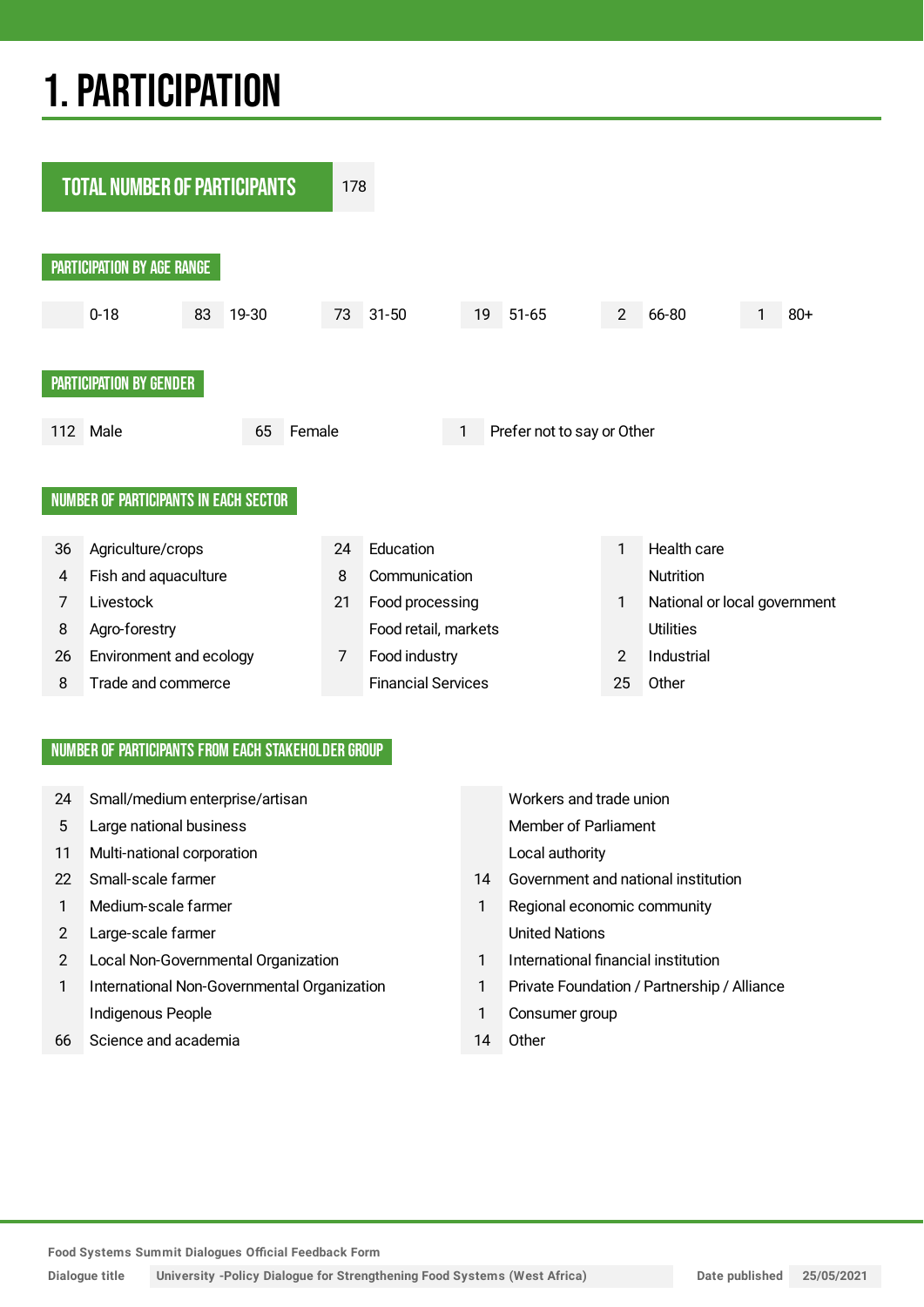## 2. PRINCIPLES OF ENGAGEMENT

#### HOW DID YOU ORGANIZE THE DIALOGUE SO THAT THE PRINCIPLES WERE INCORPORATED, REINFORCED AND ENHANCED?

The dialogue was a consultative process that fully subscribed to the principles of engagement as outlined in the convenors manual. Different modes of engagement were adopted including keynote speakers and discussion. Keynote speakers were identified and requested to participate in the dialogue. The choice of keynote speakers was to stimulate discussion. The dialogue was moderated to encourage full participation

#### HOW DID YOUR DIALOGUE REFLECT SPECIFIC ASPECTS OF THE PRINCIPLES?

This was a multi-stakeholder dialogue with participants drawn from different sectors that impact on the university policy engagement space. The dialogue was organized within the framework of the Summit considering the five action tracks and how the food systems in West Africa contribute to the SDG targets. The dialogue builds on a series of regional dialogues convened by the Regional Universities Forum for Capacity Building in Agriculture to establish the link, contribution, and mechanism for university- policy engagement. The dialogue was broadly publicized on the Summit Dialogue Gateway, the Network University members and to other stakeholders. The dialogue further built on the RUFORUM Convening power of Higher agricultural Education, Science Technology and Innovation as part of the trust pact that RUFORUM has developed over the years. Further noting that the convenor. Prof. Adipala Ekwamu ins one of the 100 champions under the Food Systems Summit

DO YOU HAVE ADVICE FOR OTHER DIALOGUE CONVENORS ABOUT APPRECIATINGTHE PRINCIPLES OF ENGAGEMENT?

**Food Systems Summit Dialogues Official Feedback Form**

**Dialogue title University -Policy Dialogue for Strengthening Food Systems (West Africa) Date published 25/05/2021**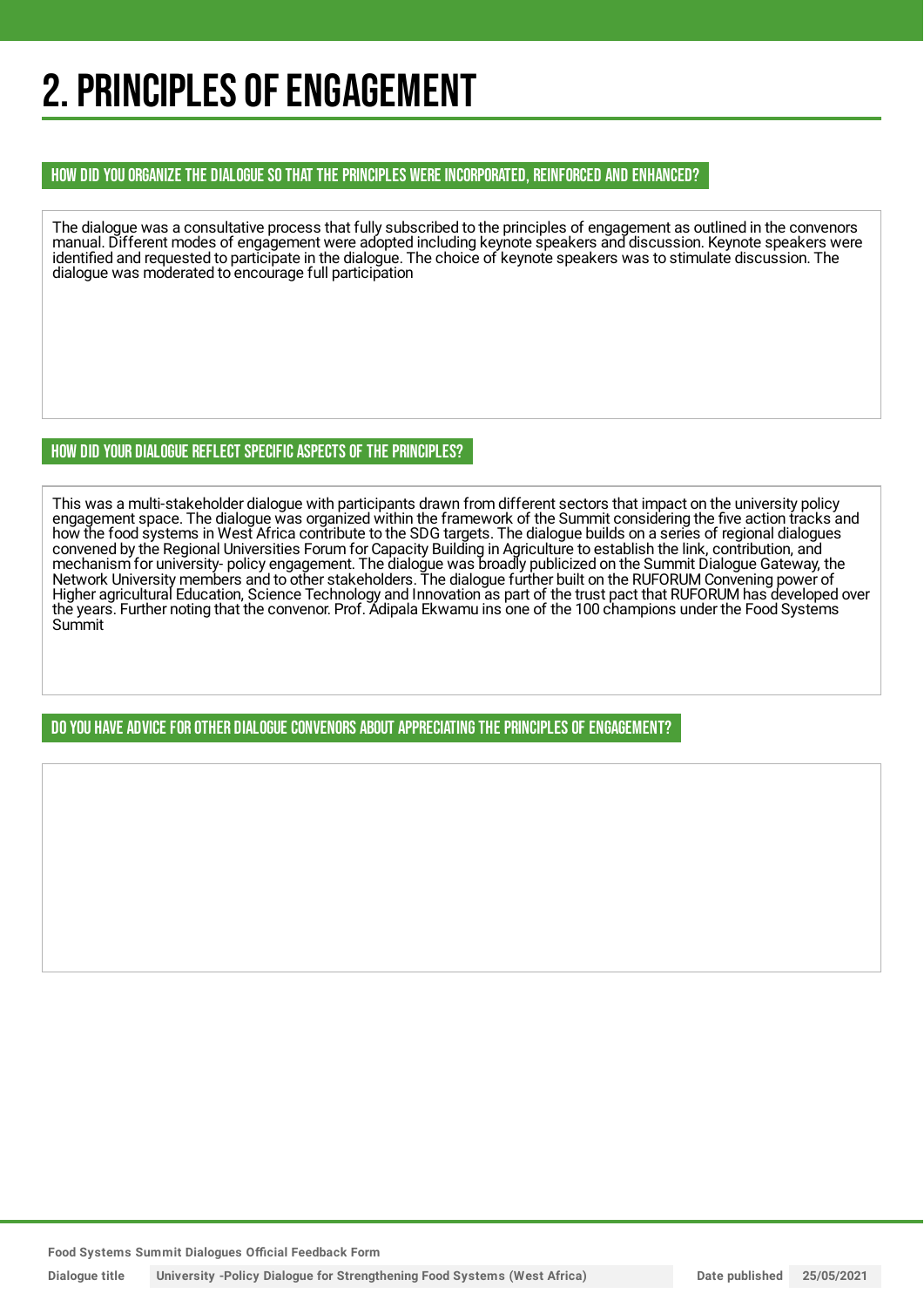## 3. METHOD

The outcomes of a Dialogue are influenced by the method that is used.

DID YOU USE THE SAME METHOD AS RECOMMENDED BY THE CONVENORS REFERENCE MANUAL?

✓ **Yes No**

**Food Systems Summit Dialogues Official Feedback Form**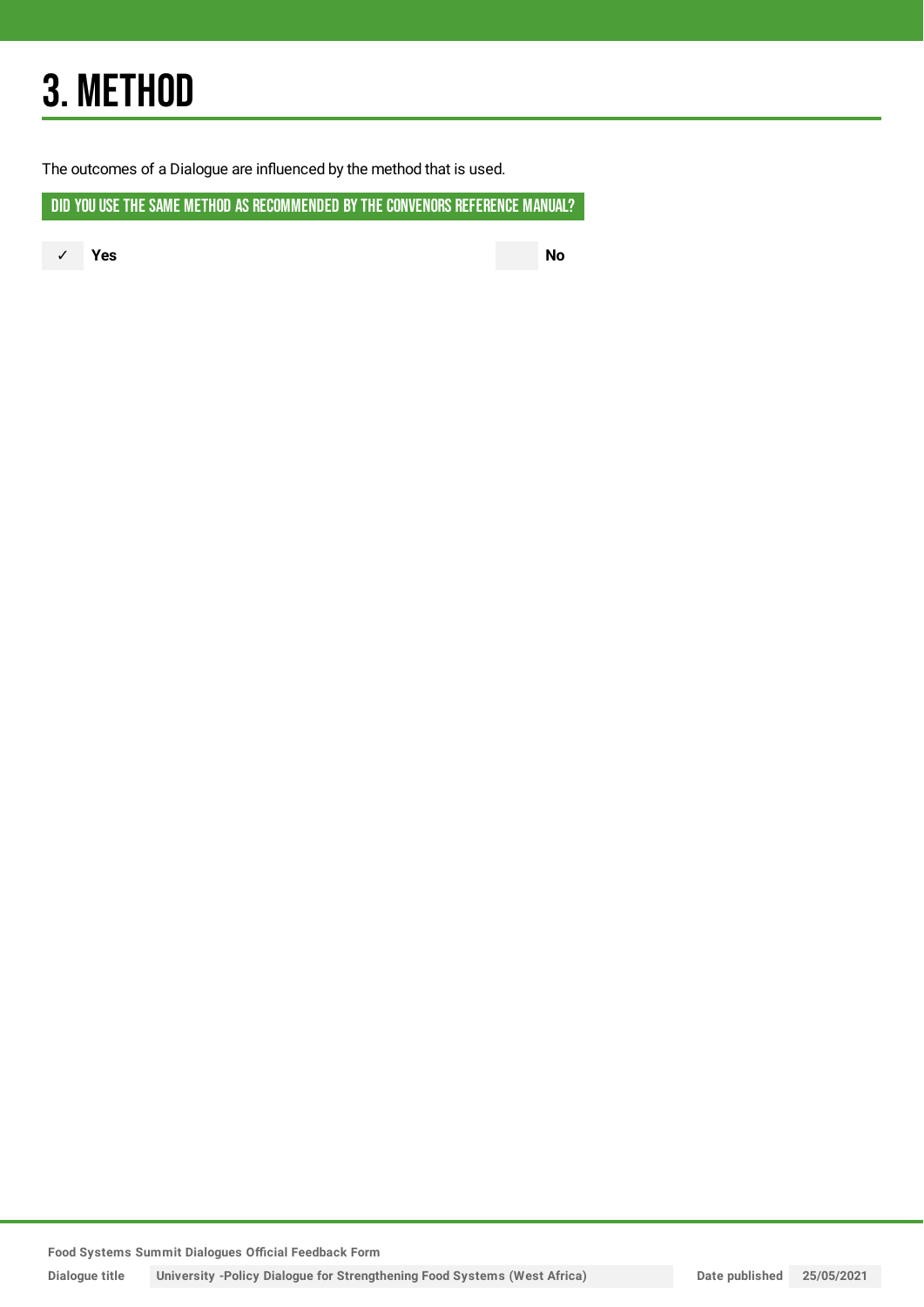## 4. DIALOGUE FOCUS & OUTCOMES

### MAJOR FOCUS

The dialogue focused on how to grow a regionally Interconnected and Resilient Food Systems in Africa. It acknowledged that the performance of food systems in Africa will require the participation of different but inter-connected actors. Universities and research institutions have a significant role to play at national and regional levels. The dialogue acknowledged that Africa and West Africa in particular is experiencing significant challenges that impact on the performance and how we perceive food systems. Such challenges include:

• Increasing human population that reduces the per capita food and generates persistent hunger in the region - yet structural precarity ( scarcity amidst abundance is evident)

• Lack of preparedness to shocks that impact on agri-food systems as shown by the COVID-19 syndrome

• Increased gap between research and impact

#### ACTION TRACKS

#### **KEYWORDS**



**Food Systems Summit Dialogues Official Feedback Form**

**Dialogue title University -Policy Dialogue for Strengthening Food Systems (West Africa) Date published 25/05/2021**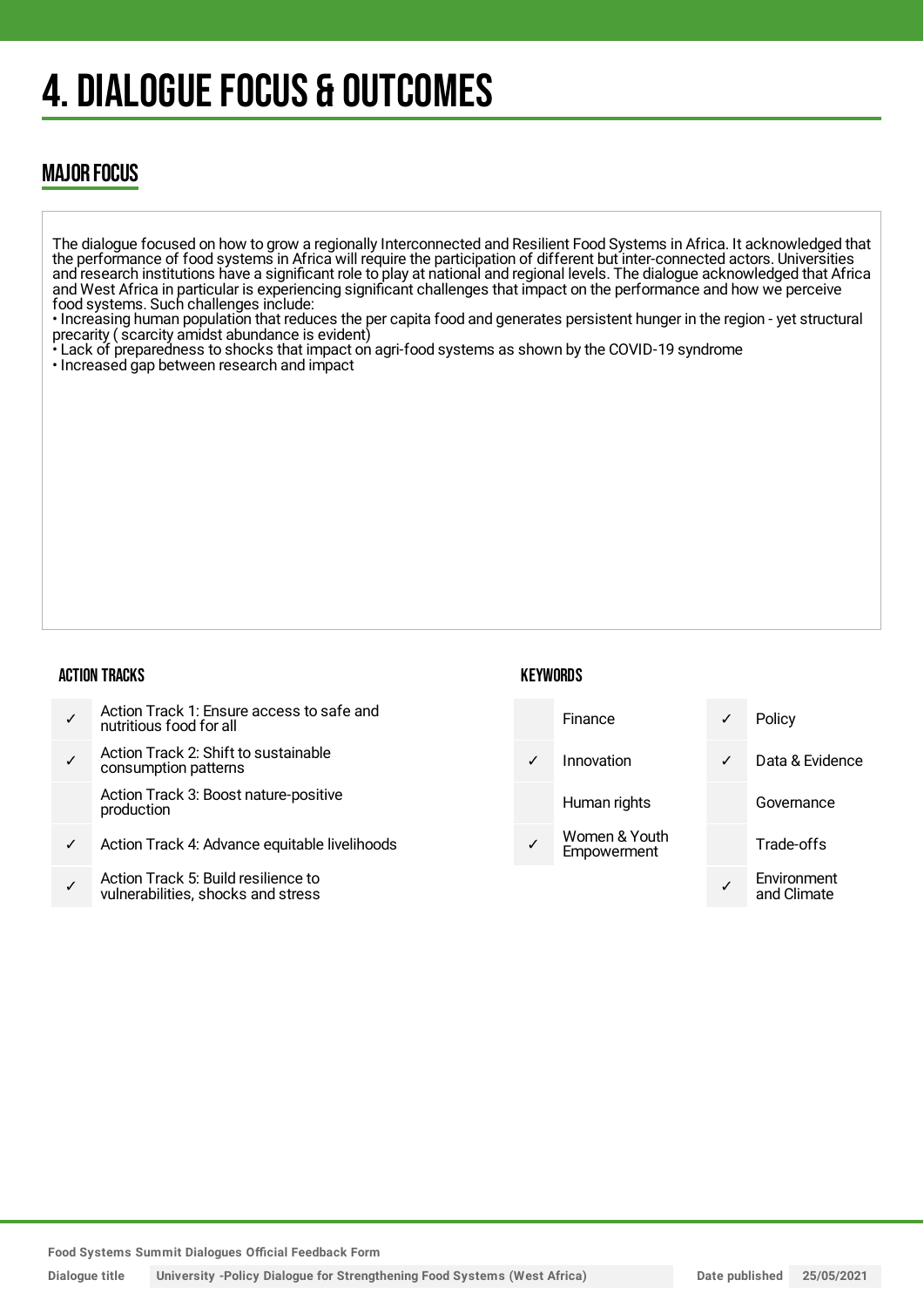### MAIN FINDINGS

Unprecedented convergence of multiple food system disruptors

- 1. Food consumption habits in a context of demographic transition disconnect between production and consumption
- 2. Increasing insecurity undermining development efforts
- 3. Climate change (lengthy drought, etc..) adverse effects on farming systems
- 4. And the recent COVID-19 pandemic that has constrained the usual operations within the Agri-food systems

#### Focus at National Level

1. Increase attention on local food economy through local staple foods, local resources and crops and value addition in the agri-food systems

- 2. Promote farmer-centric approach for better adoption of innovations
- 3. Partnership among various actors through multi-stakeholder platform for synergistic action
- 4. Limit food importation and develop better tools and technologies to build our potential
- 5. Affirmative actions for better land policy that consider women and youth
- 6. Engage the private sector to promote technologies and engage youth in agri-food systems

#### Youth engagement in agriculture

1. Youth as innovators of new models and tools

2. Interest youth in science and technology of agriculture through the research and technology development for generating information relevant to the farmers

- 3. Involve youth in training to provide and deliver solutions to the farmers
- 4. Making finances available and accessible to reorienting the financing arrangements for the young people
- 5. Policy development and support for exploring the processes and enabling environment e.g. in licensing
- 6. Support entry into value addition for the youth
- 7. Get youth interested in high value commodity production which do not require so much labor and less land enterprises

#### Investment Focus

- 1. Promote auto-financing mechanisms in African countries
- 2. Establish financing mechanisms that support research for local development
- 3. Increase investment in research on innovation in agri-food systems and diets
- 4. Increase investment in development and application of agricultural digital technologies

University and Research Institutions Focus

- 1 Resource mobilization for human capital development that will support food systems research
- 2. Science must feed the transformation of neglected value chains
- 3. Support to universities and research institution, but also for innovative and impact-oriented training model
- 4. Increase focus on practice-oriented training through:
- Establishment of hands-on practical units and stations within training institutions to support livelihoods, youth employment and agri-production; and,
- Development of enterprises that partner with universities in vocational training of graduates.

#### ACTION TRACKS

#### **KEYWORDS**

✓ Action Track 1: Ensure access to safe and nutritious food for all ✓ Action Track 2: Shift to sustainable consumption patterns ✓ Action Track 3: Boost nature-positive production Action Track 4: Advance equitable livelihoods ✓ Action Track 5: Build resilience to vulnerabilities, shocks and stress Finance **√** Policy ✓ Innovation ✓ Data & Evidence Human rights **V** Governance Women & Youth **Empowerment** Trade-offs ✓ **Environment** and Climate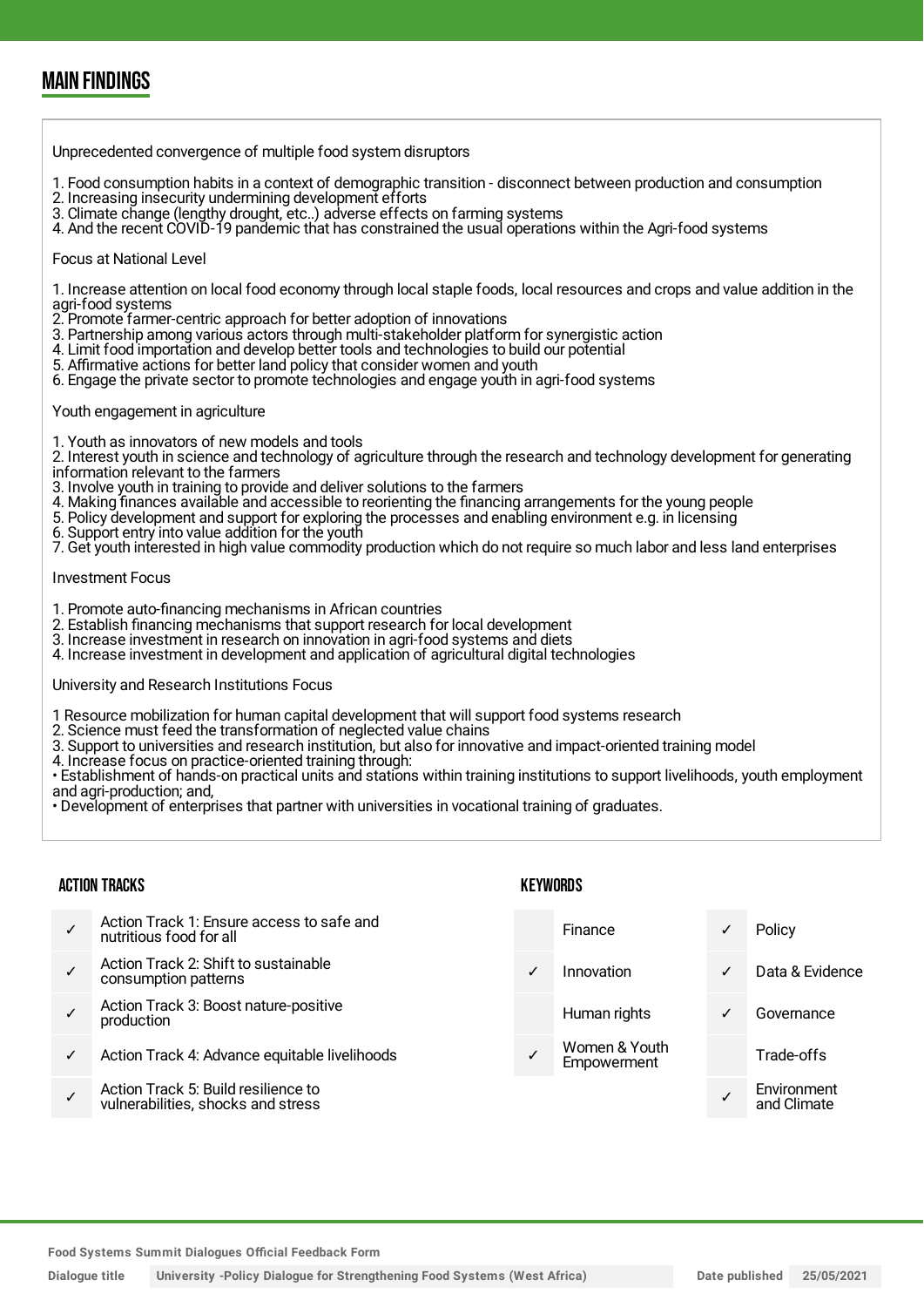### OUTCOMESFOR EACH DISCUSSION TOPIC

#### 1. Agri-food systems support structures

- Understand the obstacles that hinder university/research engagement in food systems
- Infrastructure: road connectivity especially in the rural areas to unlock the potential of rural farmers
- Address non-agricultural factors such as management of the economy, governance & youth
- Policies that help to address issues of trade, and food distribution
- Deal with the education system at country level to ensure that youth are exposed to agri-business opportunities

2. Develop human capital to innovate, adopt and enable transformed food systems

3. Increase Locally Relevant Research to create and adapt knowledge to strengthen value chains

- Re-orient effort to maximize the benefits of available technologies
- Research and innovation to build resilience to shocks and stresses, for example development of drought tolerant varieties,
- establishing insurance schemes for drought based shocks
- Value addition and processing to address post-harvest losses, increase final price
- Develop scalable solutions that can be applied across borders

4. Support Multi-stakeholder Platforms to Innovate and Scale to improve food and nutrition security

- Focus on smallholder farmers to enable them access inputs, technologies
- Continue efforts for sustainable production and consumption

5. Improve Communication, Storing and Sharing technology advances and approaches and make them accessible to policymakers and from farm to table

#### ACTION TRACKS

#### **KEYWORDS**

✓ Action Track 1: Ensure access to safe and nutritious food for all ✓ Action Track 2: Shift to sustainable consumption patterns Action Track 3: Boost nature-positive production Action Track 4: Advance equitable livelihoods ✓ Action Track 5: Build resilience to Finance ✓ Policy ✓ Innovation ✓ Data & Evidence Human rights **v** Governance Women & Youth Women & Tourn<br>Empowerment V Trade-offs Environment

**Food Systems Summit Dialogues Official Feedback Form**

vulnerabilities, shocks and stress

**Dialogue title University -Policy Dialogue for Strengthening Food Systems (West Africa) Date published 25/05/2021**

and Climate